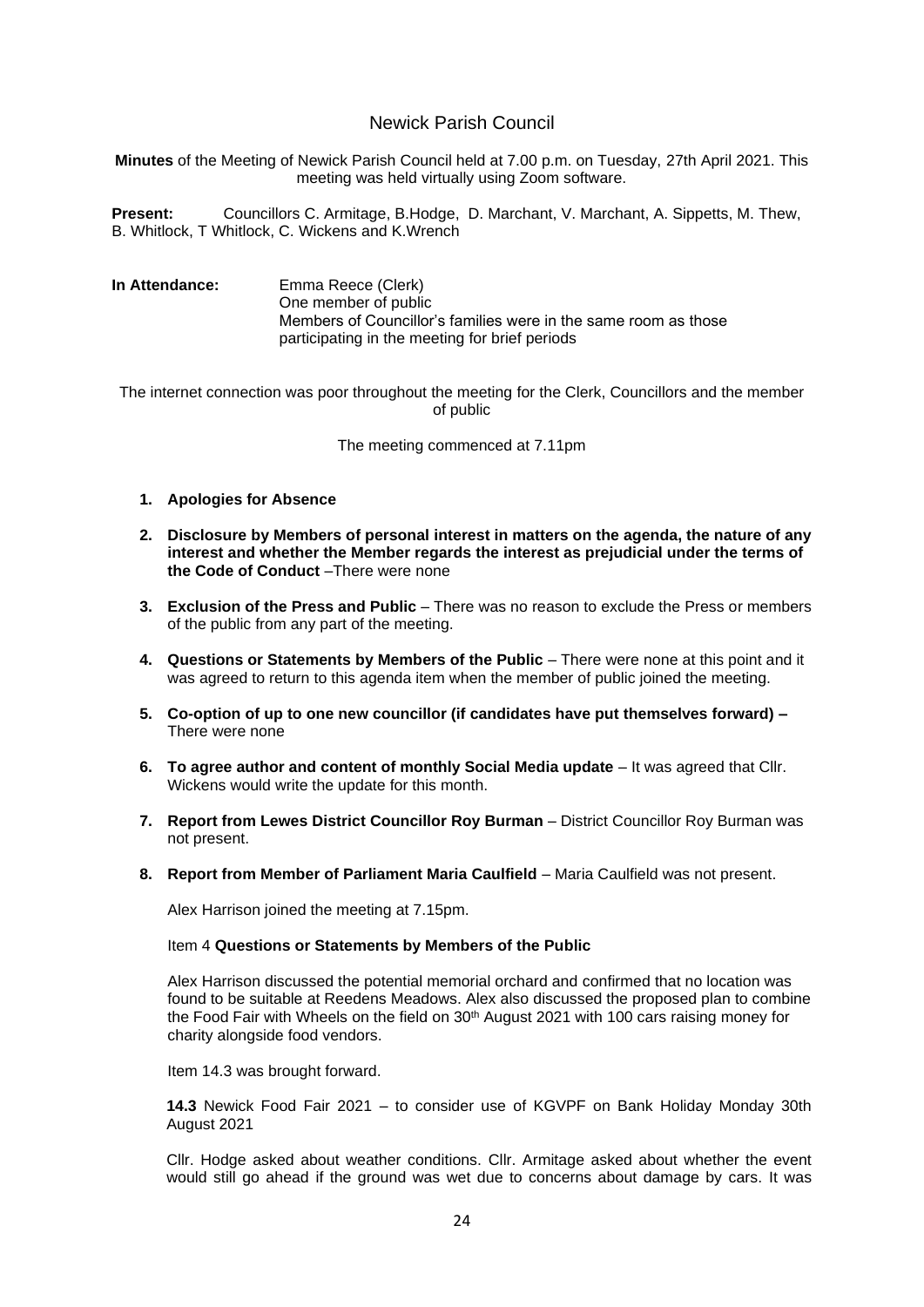agreed to grant permission providing the ground was in a suitable condition and subject to any covid restrictions.

Alex Harrison left at 7.23pm

**9. Approval of draft minutes of the Parish Council meeting held 30th March 2021** – It was agreed that the draft minutes of the Parish Council meeting held 30<sup>th</sup> March 2021 could be signed as a true record with one minor amendment.

Item 18 was brought forward

**18. Newick Village Hall Management Committee** – Report from Cllr. B Whitlock. Cllr. B Whitlock reported that after going out to tender three quotes had been received for renovations of the village hall. The work will take approximately 4-6 weeks from late June with an aim to reopen in September 2021.

#### **10. Planning:**

**10.1** Consideration of Planning Applications: (if any)

| LW/21/0074 | 69 Church Road<br>Proposed single storey extension from existing kitchen to rear of the<br>property.<br>It was unanimously agreed to <b>object</b> on the basis that it does not<br>appear that the application has taken into account the conservation<br>considerations and there are inaccuracies in the application such as<br>the date the house was built and reference to North Lodge which is a<br>different part of the village.                                                                            |
|------------|----------------------------------------------------------------------------------------------------------------------------------------------------------------------------------------------------------------------------------------------------------------------------------------------------------------------------------------------------------------------------------------------------------------------------------------------------------------------------------------------------------------------|
| LW/21/0168 | <b>6 Church Road</b><br>Refurbish existing garage to be used as workshop and replace<br>existing car port<br>It was noted that a previous application has been refused recently<br>and that there was little difference between the refused application<br>and this one.<br>It was unanimously agreed to <b>object</b> for the same reasons as the<br>previous application (the garage door being out of keeping in a<br>conservation area) and for the reasons cited in the refusal from<br>Lewes District Council. |

**10.2** Approvals/Refusals etc. – There were none

**10.3** Tree Works Applications –There were none

**10.4** Update on Woods Fruit Farm application – It was reported that there was a change of PINS reference. The beta numbers are no longer being used and have been reallocated. It was noted there are two active appeals on this site. One from 2018 and one from 2020. The 2020 appeal has been accepted by PINS but not been put on the system. Cllr. Armitage reported it is likely to be virtual hearing.

**10.5** Review of statements made in March PC meeting following reports from Leigh Palmer and Maria Caulfield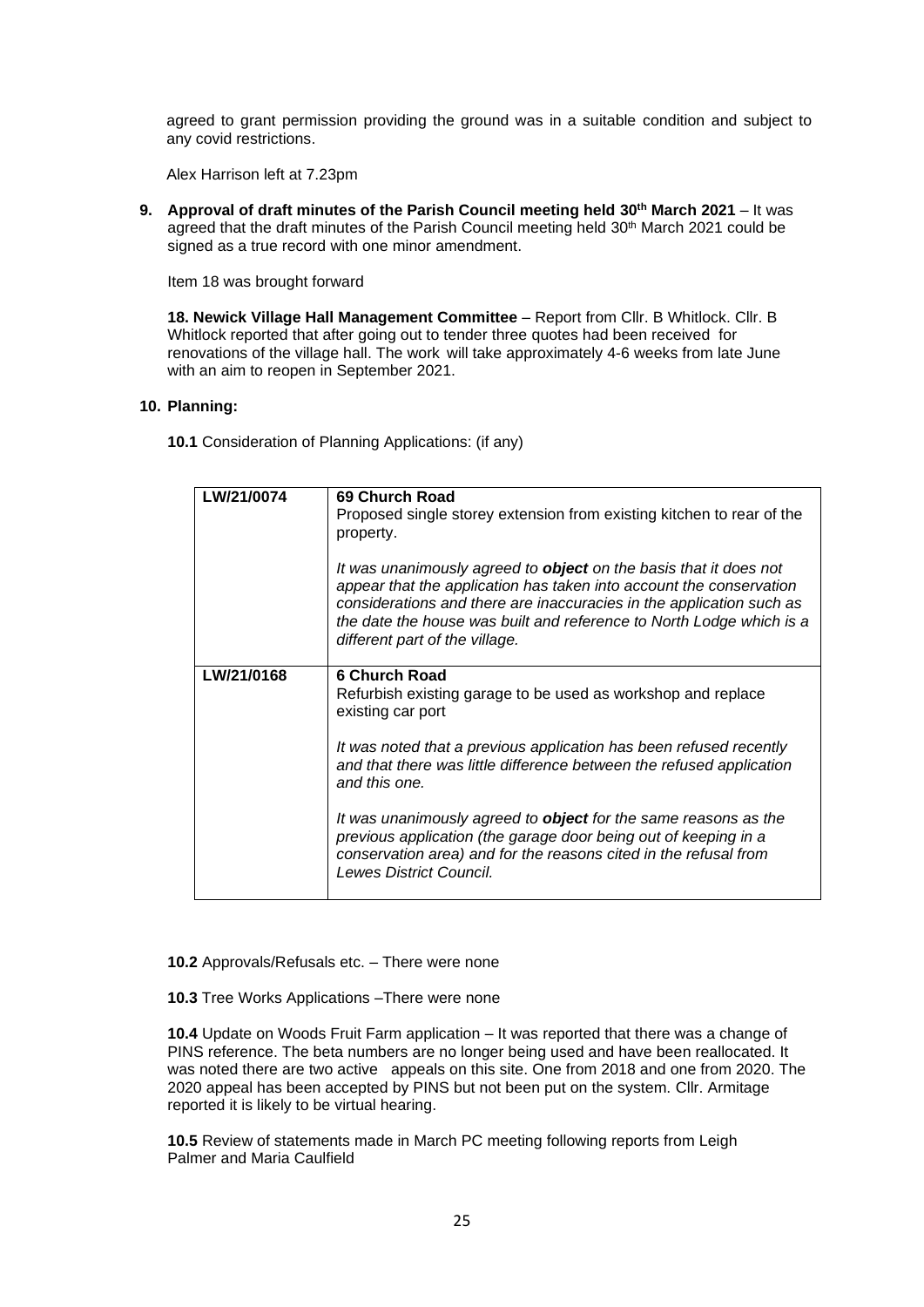Cllr. Wickens discussed some of the comments made in the last meeting. Firstly that she did not agree that reviewing a neighbourhood plan was as simple as checking it was up to date. Cllr. Wickens felt the comments made about using Lewes Local Plan Part 2 with mitigating circumstance was unclear. Leigh Palmer requested the address of the property that was discussed with regards to dog grooming and Cllr. Wickens asked if Mr Palmer had replied. The Clerk confirmed he had. Cllr. Wickens noted that Member of Public Maria Caulfield stated that LDC had turned down help. Cllr. Wickens noted Mr Palmer stated South Downs National Park (SDNP) is only delivering 70 units of housing per year and if under delivers then the rest of the District have to make up shortfall. Cllr. Armitage asked if the Pheonix site in Lewes is in SDNP? Cllr. V Marchant said she had been informed that the Pheonix site has been sold to another developer and the original planning permission has expired. New plans will need to be considered and would be part of the SDNP and the new applications may have additional housing numbers requested. Cllr. Wickens said that as a Council we need to look at the conservation area as it may offer extra protection. Cllr. Wickens agreed with the comments Cllr. Thew made last meeting regarding developers having deep pockets.

**10.6** To agree comments to Lewes District Council on the current Settlement Hierarchy document – Cllr. Wickens stated that this was a work in progress and this matter will be considered at the Parish Council meeting on 25<sup>th</sup> May 2021.

**10.7** To consider response to letter received from the Chair of Hamsey Parish Council received 22nd April 2021. Cllr. Wickens noted the email and Cllr. Thew felt that no further comments should be made. Cllr. Hodge agreed.

Cllr. Sippetts asked what the history of this issue was. Cllr. Wickens replied and gave a summary of the comments made in the interim policy statement.

**10.8** To consider whether to seek legal advice from Flo Churchill re planning permission adjacent to boundaries – Cllr. Armitage stated that members of LDALC had discussed seeking professional advice from Flo Churchill but there was a cost involved, there are 23 councils in the association but there are 6 larger councils that would need to split the cost. Cllr. Armitage stated that he felt the Parish Council should choose their battles carefully and not throw their money away. Cllr. Wickens agreed.

**10.9** Lewes District Association of Local Councils – Cllr. Armitage reported that he attended a planning super user group on Monday 26<sup>th</sup> April 2021. The meeting included the report that there is a back log of 5 weeks on validation of applications. There was a local plan update – LDC are currently working on an issues and options paper and on around 9<sup>th</sup> July 2021 this will come out for comments. The Garden Street development (aka 'Phoenix' as noted above) was also discussed and there was discussion in the super user group that the planning inspector may not have followed procedure so may be some type of appeal.

### **11. Clerk's Report –**

To note report from Clerk including correspondence received in March/April 2021 – The correspondence report was circulated and noted. The Clerks report included;

- John Lawson Circus not coming to Newick in 2021
- Speeding and reporting of speedwatch on social media
- Community Centre Wall
- Playground surface repairs
- Playing Field noise
- Newsletter misprint and feedback
- Approach to purchase strip of land

### **12**. **Report by Clerk on any action taken under Delegated Powers in consultation with Chairman and/or Vice-Chairman**. – There were none

**13. Financial Matters:**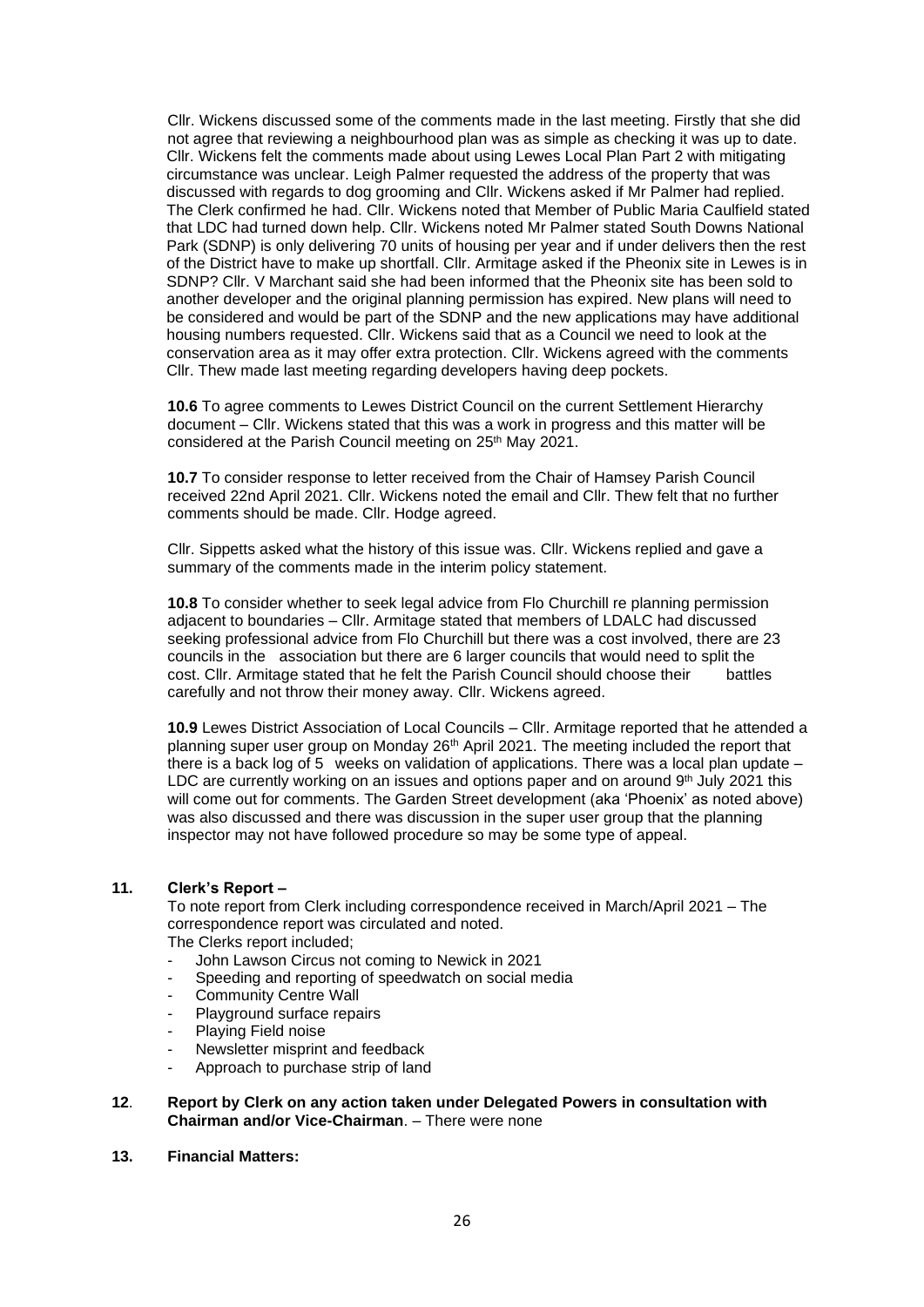**13.1** To authorise Schedule of Payments for April 2021 and arrangements for approving payments

The following payments were reported to the Council;

| Time: 11:21                                             |                                 |                  |          |                                   |                                |  |  |  |  |
|---------------------------------------------------------|---------------------------------|------------------|----------|-----------------------------------|--------------------------------|--|--|--|--|
| List of Payments made between 01/04/2021 and 30/04/2021 |                                 |                  |          |                                   |                                |  |  |  |  |
| Date Paid                                               | Payee Name                      | Reference        |          | <b>Amount Paid Authorized Ref</b> | <b>Transaction Detail</b>      |  |  |  |  |
| 30/04/2021                                              | <b>HM Revenue &amp; Customs</b> | 901920292        | 385.04   |                                   | <b>TAX AND NI</b>              |  |  |  |  |
| 30/04/2021                                              | <b>NHS Property Services</b>    | 114293898        | 990.00   |                                   | LEASE FOR C.CENTE CARPARK      |  |  |  |  |
| 30/04/2021                                              | East Sussex ALC Ltd             | 727368985        | 879.56   |                                   | SUBSCRIPTIONS 21/22            |  |  |  |  |
| 30/04/2021                                              | <b>Telefonica UK Ltd</b>        | DD.              | 16.86    |                                   | <b>MOBILE BILL MONTHLY</b>     |  |  |  |  |
| 30/04/2021                                              | <b>Mrs E Reece</b>              | 901920292        | 1,442.16 |                                   | <b>CLERK SALARY</b>            |  |  |  |  |
| 30/04/2021                                              | <b>Lewes District Council</b>   | 645762984        | 18.00    |                                   | <b>Play Inspection</b>         |  |  |  |  |
| 30/04/2021                                              | <b>Peter Howes</b>              | 878116519        | 396.00   |                                   | Handyman                       |  |  |  |  |
| 30/04/2021                                              | <b>Newick Window Cleaning</b>   | 283498718        | 200.00   |                                   | Cleaning MUGA and area         |  |  |  |  |
| 30/04/2021                                              | <b>Surrey Hills Solicitors</b>  | 684883028        | 390.00   |                                   | Pavilion lease legal cost      |  |  |  |  |
| 30/04/2021                                              | <b>Fast Sussex Pension Fund</b> | 489212779        | 489.35   |                                   | <b>Pension Contributions</b>   |  |  |  |  |
| 30/04/2021                                              | <b>Peter Frost</b>              | 279287787        | 195.00   |                                   | <b>Internal Audit</b>          |  |  |  |  |
| 30/04/2021                                              | Mulberry & Co.                  | 566349130        | 60.00    |                                   | <b>New Councillor Training</b> |  |  |  |  |
| 30/04/2021                                              | <b>Barclays Debit Card</b>      | Top up           | 431.71   |                                   | Top up                         |  |  |  |  |
| 30/04/2021                                              | <b>Unity Trust Bank</b>         | <b>SERV CHGE</b> | 22.95    |                                   | Service Charges                |  |  |  |  |
|                                                         |                                 |                  |          |                                   |                                |  |  |  |  |

**Total Payments** 5,916.63

It was agreed that Cllr. Armitage and Cllr. Thew would authorise these payments.

The following payments have already been made and were reported to the Council;

Time: 11:23

#### **Barclays Debit Card**

List of Payments made between 01/04/2021 and 30/04/2021

| Date Paid  | Payee Name                       | Reference | Amount Paid Authorized Ref | <b>Transaction Detail</b>    |
|------------|----------------------------------|-----------|----------------------------|------------------------------|
| 30/04/2021 | Printerland                      | DC        | 67.32                      | <b>Blank Toner</b>           |
| 30/04/2021 | <b>Zoom Video Communications</b> | DC        | 14.39                      | Virtual meeting subscription |
| 30/04/2021 | <b>Haymarket Subscriptions</b>   | DC        | 350.00                     | <b>Planning resource</b>     |
|            |                                  |           |                            |                              |

**Total Payments** 431.71

**13.2** To note quarterly reconciliation of finances for financial year end including bank statements – this was noted

**13.3** To receive end of year accounts for 2020/21 – these were received

Cllr. Wickens left due to poor internet connection

**13.4** To receive report from Internal Auditor – this was received and noted

**13.5** To review the effectiveness of the system of internal audit – this was reviewed and there were no issues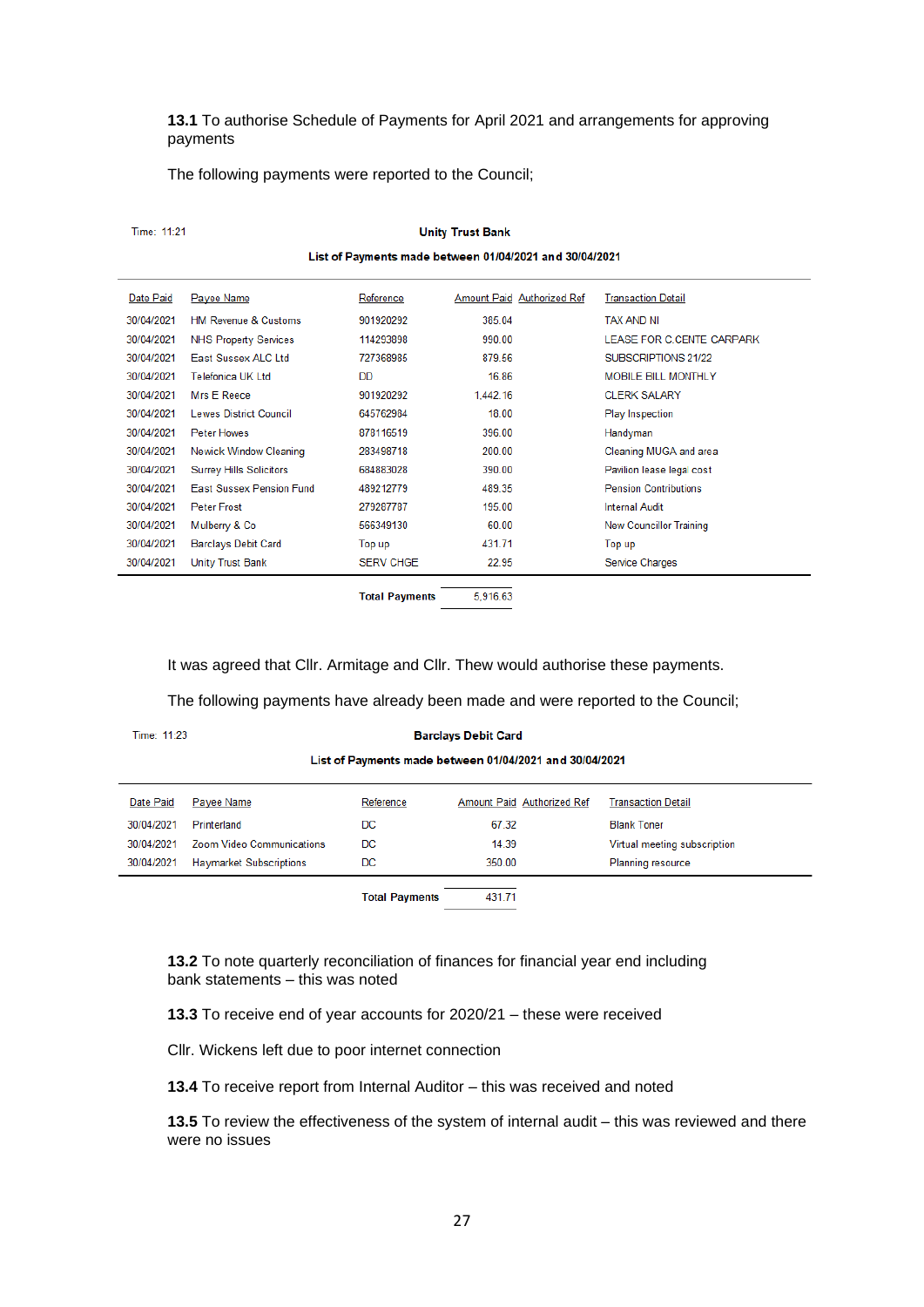**13.6** To review Contingent Liability – it was noted that there were no known liabilities at this point in time

**13.7** To consider and approve the Annual Governance Statement 2020/21 (Section 1 Annual Return) – this was considered and approved

Cllr. Wickens re-joined the meeting

**13.8** To consider and approve Accounting Statements 2020/21 (Section 2 of Annual Return) – this was considered and approved

**13.9** To ensure that the Governance and Accounting Statements, once approved, have been signed and dated by the Chairman – These are to be signed and dated by Cllr. Armitage

**13.10** To note receipt of first half of precept payment from Lewes District Council – this was noted

**13.11** To note receipt of CIL fund of £2407.54 relating to application LW/19/0507 – this was noted

**13.12** To consider grant applications received (S. 137 LGA 1972) – there were none

**13.13** To consider quotes (if received) – there were none. Litter picking equipment is to be discussed in E&R section.

**13.14** To discuss outstanding rent payment from Newick Scouts – Cllr. V Marchant offered to chase again.

Cllr. B & T Whitlock left the meeting at 8.05pm

## **14. Environment & Recreation;**

**14.1** Skate Ramp – report from Cllr. Thew. Cllr. Thew stated that the village consultation remains the first and most important thing to do. The two grants that LDC recommended included the Biffa Award. Cllr. V Marchant offered to assist with applications. Cllr. Thew stated that a Saturday morning might be appropriate. Cllr. Armitage asked about the types of questions that should be covered in the village consultation. The Clerk confirmed the Parish Council had a Survey Monkey account.

**14.2** Memorial Orchard Reedens Meadow – Cllr. Thew reported that she had met a soil specialist at Reedens Meadows and it was established as being unsuitable.

**14.3** Newick Food Fair 2021 – to consider use of KGVPF on Bank Holiday Monday 30th August 2021 – this was covered earlier

**14.4** Newick Sports Pavilion Charitable Trust – report from Cllr. Thew and update on progress on lease for existing building – Cllr. Thew reported that the Pavilion AGM is on  $4<sup>th</sup>$  May 2021 and she plans to attend.

**14.5** Update on the movement of the abandoned car in the Community Centre Car Park – Cllr. Thew reported that it had been moved to the other side of the road. Cllr. Armitage reported that there was an increase in untaxed cars on Church Road and bottom of Oldaker Road.

**14.6** To consider the purchase of litter picking equipment and use of Community Infrastructure Levy funds – Cllr. Thew suggested purchasing Screwfix Litter Pickers and High Vis Jackets from Screwfix. Cllr. Wickens suggested badges with purpose potentially having printing on the jackets. It was unanimously agreed to allocate £500 from CIL money towards the equipment.